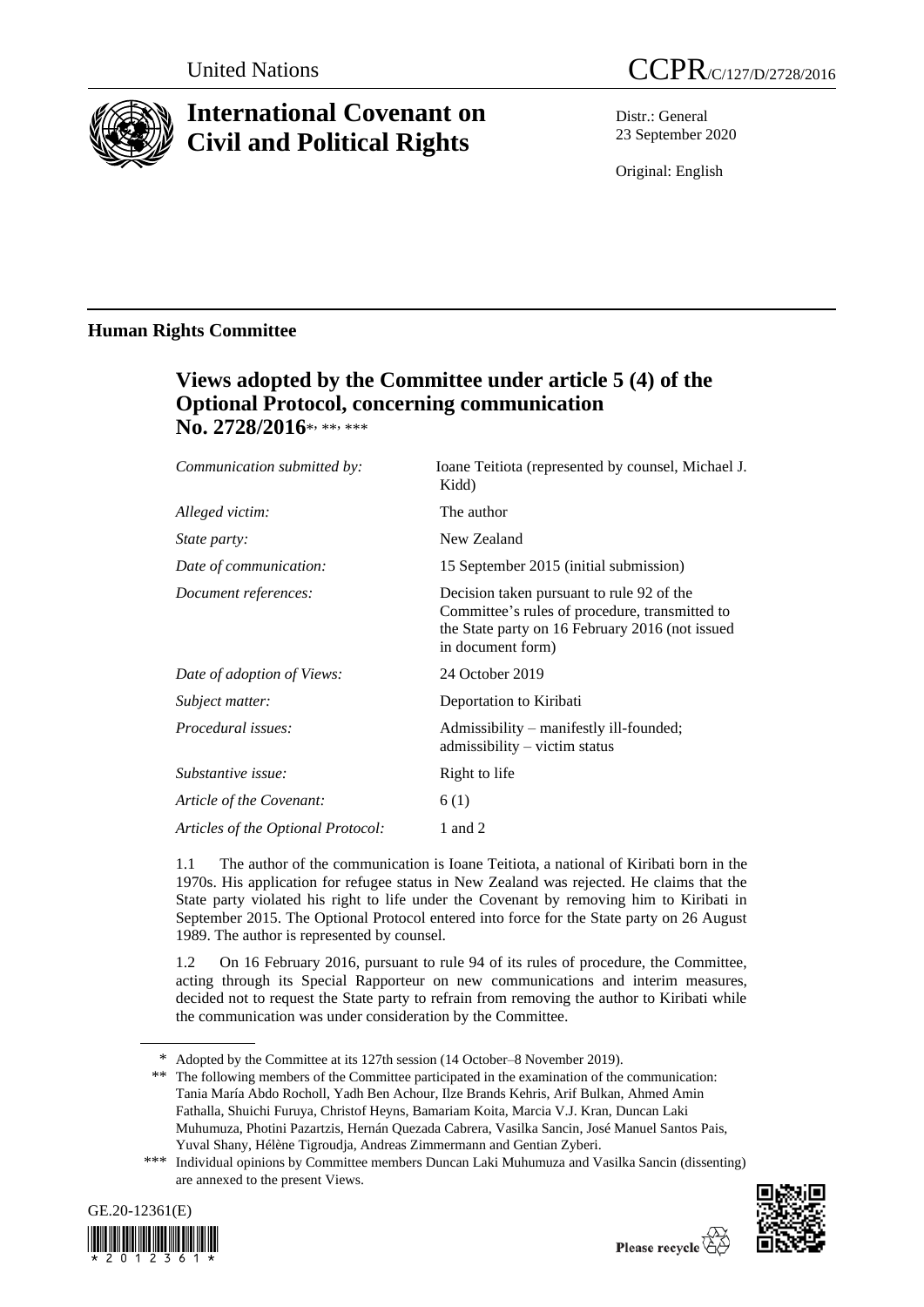#### **Factual background**

2.1 The author claims that the effects of climate change and sea level rise forced him to migrate from the island of Tarawa in Kiribati to New Zealand. The situation in Tarawa has become increasingly unstable and precarious due to sea level rise caused by global warming. Fresh water has become scarce because of saltwater contamination and overcrowding on Tarawa. Attempts to combat sea level rise have largely been ineffective. Inhabitable land on Tarawa has eroded, resulting in a housing crisis and land disputes that have caused numerous fatalities. Kiribati has thus become an untenable and violent environment for the author and his family.

2.2 The author has sought asylum in New Zealand, but the Immigration and Protection Tribunal issued a negative decision concerning his claim for asylum. Nevertheless, the Tribunal did not exclude the possibility that environmental degradation could "create pathways into the Refugee Convention or protected person jurisdiction". The Court of Appeal and the Supreme Court each denied the author's subsequent appeals concerning the same matter.

2.3 In its decision of 25 June 2013, the Immigration and Protection Tribunal first examined in detail the 2007 National Adaptation Programme of Action filed by Kiribati under the United Nations Framework Convention on Climate Change. As described by the Tribunal, the Programme of Action indicated that the great majority of the population had subsistence livelihoods that were heavily dependent on environmental resources. The Programme of Action described a range of issues that had arisen from the existing and projected effects of climate change-related events and processes. Among the effects of climate change, coastal erosion and accretion were most likely to affect housing, land and property. In South Tarawa, 60 sea walls were in place by 2005. However, storm surges and high spring tides had caused flooding of residential areas, forcing some residents to relocate. Attempts were being made to diversify crop production, for example, through the production of cash crops. Most nutritious crops were available and could be turned into long-term preserved food. However, the health of the population had generally deteriorated, as indicated by vitamin A deficiencies, malnutrition, fish poisoning and other ailments reflecting the situation of food insecurity.

2.4 The Tribunal next considered the expert testimony of John Corcoran, a doctoral candidate researching climate change in Kiribati at the University of Waikato in New Zealand. Mr. Corcoran, a national of Kiribati, characterized the country as a society in crisis owing to climate change and population pressure. The islands constituting the country rose no more than 3 m above sea level. Soils were generally poor and infertile. Unemployment was high. The population of South Tarawa had increased from 1,641 in 1947 to 50,000 in 2010. In Tarawa and certain other islands of Kiribati, the scarcity of land engendered social tensions. Violent fights often broke out and sometimes led to injuries and deaths. Rapid population growth and urbanization in South Tarawa had compromised the supply of fresh water. No island in Kiribati had surface fresh water. As a result of the increase in population, the rate of water extraction from the freshwater lens exceeded the rate of its replenishment through the percolation of rainwater. Waste contamination from Tarawa had contributed to pollution of the freshwater lens, rendering some of the five underground water reserves unfit for the supply of fresh drinking water. Increasingly intense storms occurred, submerging the land in certain places on South Tarawa and rendering it uninhabitable. That often occurred three or four times a month. Rising sea levels caused more regular and frequent breaches of sea walls, which were in any case not high enough to prevent saltwater intrusion over the land during high tides. Household wells in high-density housing areas could not be used as a water supply due to increasing contamination, and rainwater catchment systems were available only in homes constructed of permanent materials. Thus, approximately 60 per cent of the population of South Tarawa obtained fresh water exclusively from rationed supplies provided by the public utilities board. Trash washed onto the beach posed health hazards for local landowners. According to Mr. Corcoran, the Government of Kiribati was taking some steps to address that. It had a programme of action in place to help communities adapt to climate change.<sup>1</sup>

 $1$  Mr. Corcoran's written report was provided with the author's comments. Entitled "Evidence of climate change impacts in Kiribati", it includes photographs depicting, inter alia, flooding of homes after high tides, land with limited vegetation, a breached sea wall and trash washed onto a beach.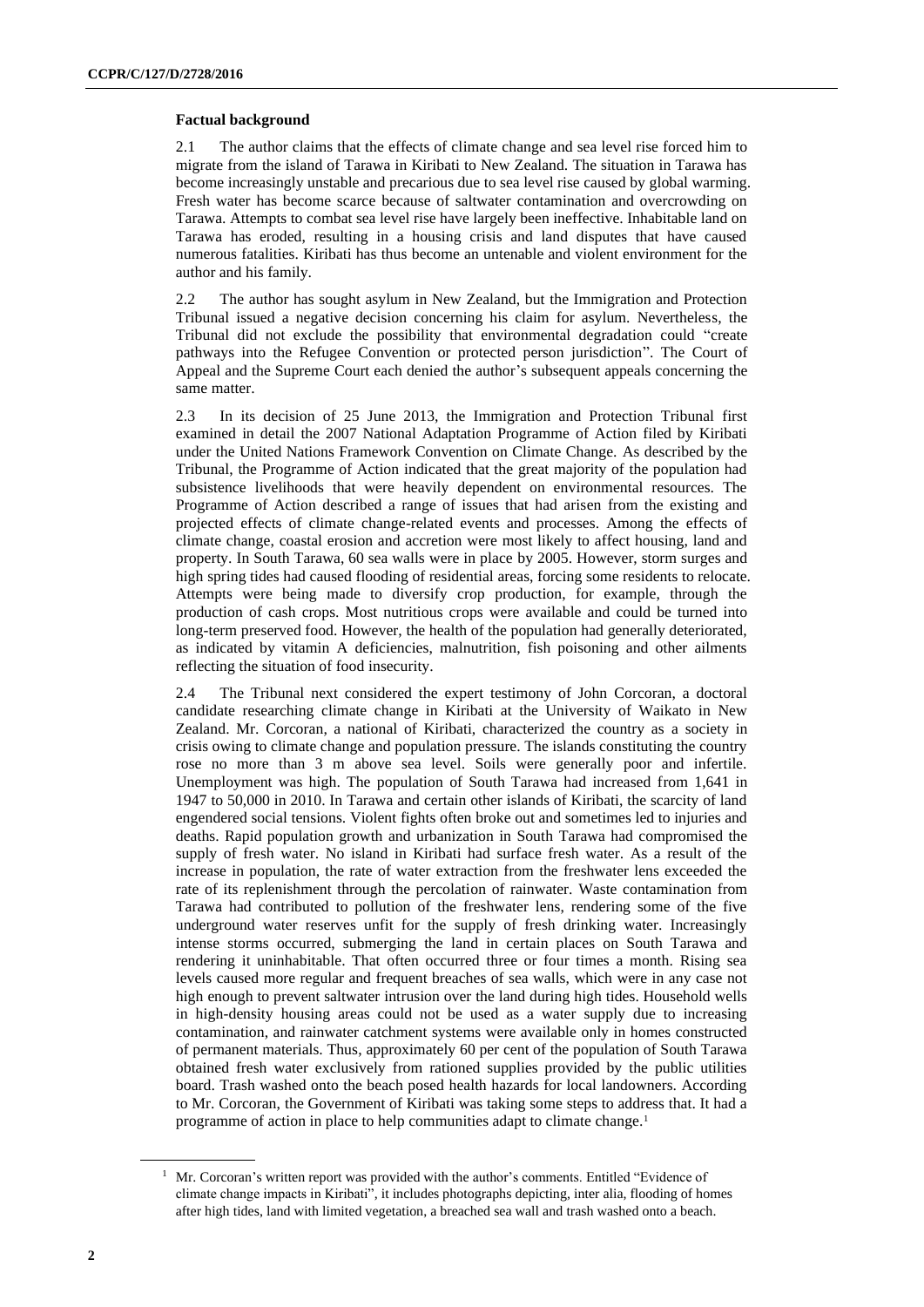2.5 Thereafter, the Tribunal examined the testimony given by the author during the appeal hearing. According to the Tribunal's description of the testimony, the author was born on an islet situated north of Tarawa, a journey of several days by boat. He completed secondary school and obtained employment for a trading company, which ended in the mid-1990s when the company folded. He had not been able to find work since then. In 2002, the author and his wife moved in with his wife's family in a traditionally constructed dwelling in a village in Tarawa. The dwelling was situated at ground level and had electricity and water, but no sewage services. Beginning in the late 1990s, life became progressively more insecure on Tarawa because of sea level rise. Tarawa became overcrowded due to the influx of residents from outlying islands, given that most government services, including those of the main hospital, were provided on Tarawa. As villages became overcrowded, tensions arose. Also beginning in the late 1990s, Tarawa suffered significant amounts of coastal erosion during high tides. The land surface regularly flooded, and land could be submerged up to knee-deep during especially high tides. Transportation was affected, since the main causeway separating north and south Tarawa was often flooded. The situation caused significant hardship for the author and the other inhabitants of Tarawa. The wells on which they depended became salinized. Salt water was deposited on the ground, resulting in the destruction of crops. The land was stripped of vegetation in many places, and crops were difficult to grow. The author's family relied largely on subsistence fishing and agriculture. The sea wall in front of the author's in-laws' home was often damaged and required constant repair. The author and his wife left Kiribati for New Zealand because they wished to have children, and had received information from news sources that there would be no future in their country. The author accepted that his experiences were common to people throughout Kiribati. He believed that the Government of Kiribati was powerless to stop the sea level rise. Internal relocation was not possible. The author's parents lived on Tarawa but faced similar environmental and population pressures.

2.6 The Tribunal also considered the oral testimony of the author's wife. According to the Tribunal, she testified that she was born in the late 1970s on Arorae Island, in the south of Kiribati. In 2000, her family moved to Tarawa. She married the author in 2002. Her parents' home was situated on the edge of a sea wall. The house and land were not owned by her parents, but belonged to a neighbour. Since her arrival in New Zealand, the neighbour had passed away and his children had been demanding that her family vacate the house. Her family was supported financially by one of her brothers, who had obtained employment in South Tarawa. If the family were obligated to vacate the house, they would have to travel back to Arorae Island and settle on a small plot of land. She was concerned for the family's health and well-being. The land was eroding due to the effects of sea level rise. The drinking water was contaminated with salt. Crops were dying, as were the coconut trees. She had heard reports of children getting diarrhoea and even dying because of the poor quality of the drinking water. Land was becoming very overcrowded, and houses were close together, which led to the spread of disease.

2.7 The Tribunal further considered many supporting documents submitted by the author, including several scholarly articles written by United Nations entities and experts. The Tribunal analysed whether the author could qualify as a refugee or a protected person under the Convention relating to the Status of Refugees, the Convention against Torture and Other Cruel, Inhuman or Degrading Treatment or Punishment or the Covenant. It found the author to be entirely credible. It noted that the carrying capacity of the land on the Tarawa atoll had been negatively impacted by the effects of population growth, urbanization and limited infrastructure development, particularly in relation to sanitation. Those impacts had been exacerbated by both sudden onset environmental events, such as storms, and slow onset processes, such as sea level rise. The Tribunal noted that the author had been unemployed for several years before arriving in New Zealand, and had relied on subsistence agriculture and fishing, while receiving financial support from his wife's brother. The Tribunal noted the author's statement that he did not wish to return to Kiribati because of the difficulties he and his family faced there, due to the combined pressures of overpopulation and sea level rise. The house they were living in on South Tarawa was no longer available to them on a long-term basis. Although the couple's families had land on other islands, they would face similar environmental pressures there, and the land available was of limited size and was occupied by other family members.

2.8 After a lengthy analysis of international human rights standards, the Tribunal determined that "while in many cases the effects of environmental change and natural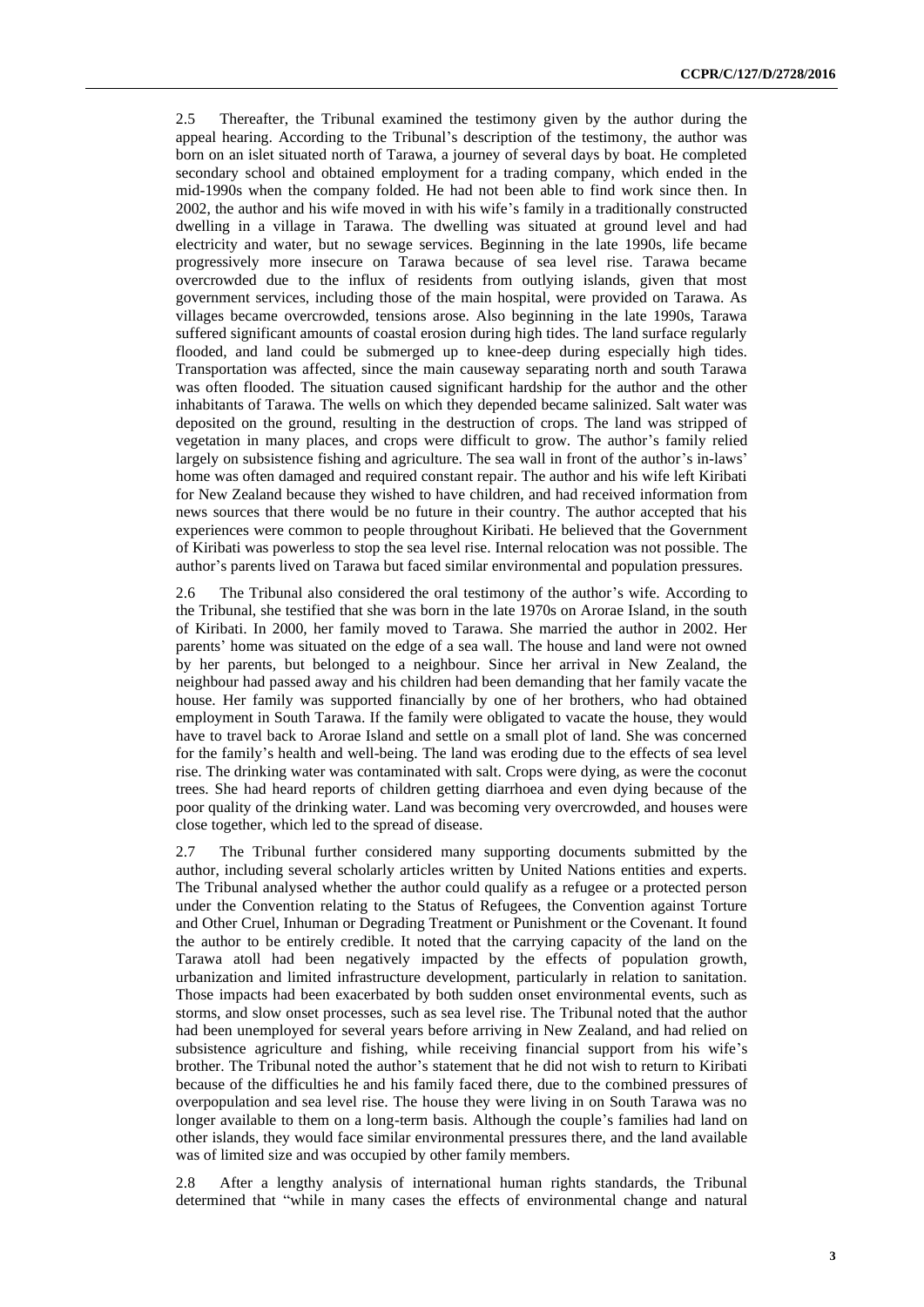disasters will not bring affected persons within the scope of the Refugee Convention, no hard and fast rules or presumptions of non-applicability exist. Care must be taken to examine the particular features of the case". After further examination, the Tribunal concluded that the author did not objectively face a real risk of being persecuted if returned to Kiribati. He had not been subjected to any land dispute in the past and there was no evidence that he faced a real chance of suffering serious physical harm from violence linked to housing, land or property disputes in the future. He would be able to find land to provide accommodation for himself and his family.<sup>2</sup> Moreover, there was no evidence to support his contention that he was unable to grow food or obtain potable water. There was no evidence that he had no access to potable water, or that the environmental conditions that he faced or would face on return were so perilous that his life would be jeopardized. For those reasons, he was not a "refugee" as defined by the Convention relating to the Status of Refugees.

2.9 Regarding the Covenant, the Tribunal noted that the right to life must be interpreted broadly, in keeping with the Committee's general comment No. 6 (1982) on the right to life. The Tribunal cited academic commentary stating that under article 6 of the Covenant, arbitrary deprivation of life involves interference that is: (a) not prescribed by law; (b) not proportional to the ends sought; and (c) not necessary in the particular circumstances of the case. <sup>3</sup> On that basis, the Tribunal accepted that the right to life involves a positive obligation on the part of the State to fulfil that right by taking programmatic steps to provide for the basic necessities for life. However, the author could not point to any act or omission by the Government of Kiribati that might indicate a risk that he would be arbitrarily deprived of his life within the scope of article 6. The Tribunal considered that the Government of Kiribati was active on the international stage concerning the threats posed by climate change, as demonstrated by its 2007 Programme of Action. Moreover, the author could not establish that there was a sufficient degree of risk to his life, or that of his family, at the relevant time. Quoting the Committee's jurisprudence from *Aalbersberg et al. v. Netherlands* (CCPR/C/87/D/1440/2005), the Tribunal stated that under the Optional Protocol, the risk of a violation of the Covenant must be "imminent". That means that the risk to life must be at least likely to occur. No evidence was provided to establish such imminence. The Tribunal accepted that, given the greater predictability of the climate system, the risk to the author and his family from sea level rise and other natural disasters could, in a broad sense, be regarded as more imminent than the risk posed to the life of the complainants in *Aalbersberg et al. v. Netherlands*. However, the risk to the author and his family still fell well short of the threshold required to establish substantial grounds for believing that they would be in danger of arbitrary deprivation of life within the scope of article 6 of the Covenant. That risk remained firmly in the realm of conjecture or surmise. There was no evidence establishing that the author's situation in Kiribati would be so precarious that his or his family's lives would be in danger. The Tribunal noted the testimony of the author's wife that she feared her young children could drown in a tidal event or storm surge. However, no evidence had been provided to establish that deaths from such events were occurring with such regularity as to raise the prospect of death occurring to the author or his family members to a level rising beyond conjecture and surmise, let alone a risk that could be characterized as arbitrary deprivation of life. Accordingly, there were no substantial grounds for believing that the author or any of his family members would be in danger of a violation of their rights under article 6 of the Covenant. The Tribunal also found that there was not a substantial risk that the author's rights under article 7 of the Covenant would be violated by his removal to Kiribati.

2.10 The author provided a copy of the decision of the Supreme Court, which denied the author's appeal of the decision of the Tribunal on 20 July 2015. The Court considered, inter alia, that while Kiribati undoubtedly faced challenges, the author would not, if returned there, face serious harm. Moreover, there was no evidence that the Government of Kiribati was failing to take steps to protect its citizens from the effects of environmental degradation

<sup>2</sup> The Tribunal noted that the father of the author's wife was negotiating with the new owner of the land where the author had been living, and that an arrangement had been made to give the father time to relocate his family to their home island in the south. The Tribunal considered that while the author would need to share the available land with other members of his kin group, it would provide him and his family with access to sufficient resources to sustain themselves to an adequate level.

<sup>3</sup> The Tribunal cited, inter alia, Manfred Nowak, *U.N. Covenant on Civil and Political Rights: CCPR Commentary*, 2nd ed. (Kiehl, NP Engel, 2005), pp. 128–129.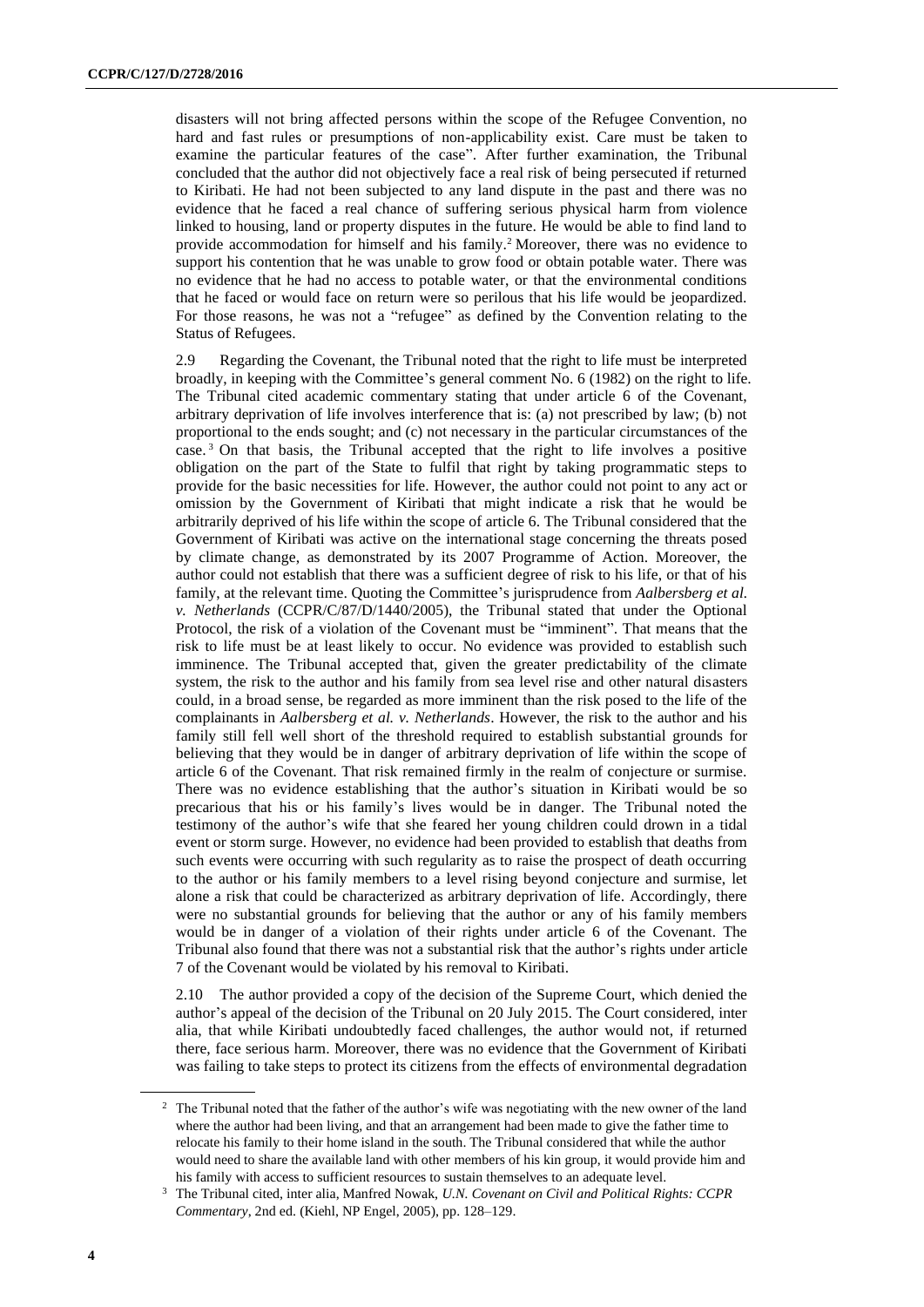to the extent that it could. The Supreme Court was also not persuaded that there was any risk that a substantial miscarriage of justice had occurred. Nevertheless, the Court did not rule out the possibility that environmental degradation resulting from climate change or other natural disasters could "create a pathway into the Refugee Convention or other protected person jurisdiction".

#### **The complaint**

3. The author claims that by removing him to Kiribati, New Zealand violated his right to life under the Covenant. Sea level rise in Kiribati has resulted in the scarcity of habitable space, which has in turn caused violent land disputes that endanger the author's life, and environmental degradation, including saltwater contamination of the freshwater supply.

#### **State party's observations on admissibility**

4.1 In its observations dated 18 April 2016, the State party provided additional facts relating to the communication. In 2007, the author and his wife arrived in New Zealand. They had three children there, though none of the children are entitled to citizenship in New Zealand. The family remained in New Zealand without authorization after their residence permits expired on 3 October 2010.

4.2 On 24 May 2012, with the assistance of legal counsel, the author filed a claim for recognition as a refugee and/or protected person. Under domestic law, refugee and protection officers issue first instance decisions on such claims. Under the Immigration Act 2009, a person must be recognized as a refugee if she or he is a refugee within the meaning of the Convention relating to the Status of Refugees. A person must be recognized as a protected person under the Covenant if there are substantial grounds for believing that the person would be in danger of being subjected to arbitrary deprivation of life or cruel treatment if deported from New Zealand. Arbitrary deprivation of life has the same meaning under the Immigration Act 2009 as it does under the Covenant. The State party's decision makers have regard to the jurisprudence of the Committee. On 24 August 2012, the author's claim was denied by a refugee and protection officer.

4.3 The Immigration and Protection Tribunal conducts de novo examination of appeals relating to claims for recognition as a refugee and/or a protected person. On 25 June 2013, the Tribunal denied the author's appeal of the negative decision of the refugee and protection officer. On 26 November 2013, the High Court denied the author's application for leave to appeal the decision of the Tribunal. On 8 May 2014, the Court of Appeal denied the author's application for leave to appeal the decision of the High Court. On 20 July 2015, the Supreme Court denied the author's application for leave to appeal the decision of the Court of Appeal. All of the author's applications and appeals were made with the assistance of legal counsel.

4.4 On 15 September 2015, the author was detained and served with a deportation order. On 16 September 2015, an immigration officer interviewed the author, in the presence of his counsel and with the assistance of an interpreter. The author completed a 28-page record of personal circumstances form, which the immigration officer then evaluated through a cancellation assessment. Under domestic law, an immigration officer must perform a cancellation assessment if the individual concerned provides information concerning his or her personal circumstances, and the information is relevant to the State party's international obligations. The immigration officer assessing the author's case did not consider that his removal order should be cancelled. On 22 September 2015, the Minister of Immigration denied the author's request to cancel his removal. On 23 September 2015, the author was removed to Kiribati, and his family left shortly thereafter. They have not returned to New Zealand.

4.5 The State party considers that the communication is inadmissible because the author's implied claim under article 6 (1) of the Covenant is not sufficiently substantiated to establish a prima facie case. That is because, firstly, there is no evidence of actual or imminent harm to the author. In its decision on *Beydon et al. v. France* (CCPR/C/85/D/1400/2005), the Committee found that for a person to claim to be a victim of a violation of a Covenant right, she or he "must show either that an act or an omission of a State party has already adversely affected his or her enjoyment of such right, or that such an effect is imminent" (para. 4.3). The Committee considered that the authors had failed to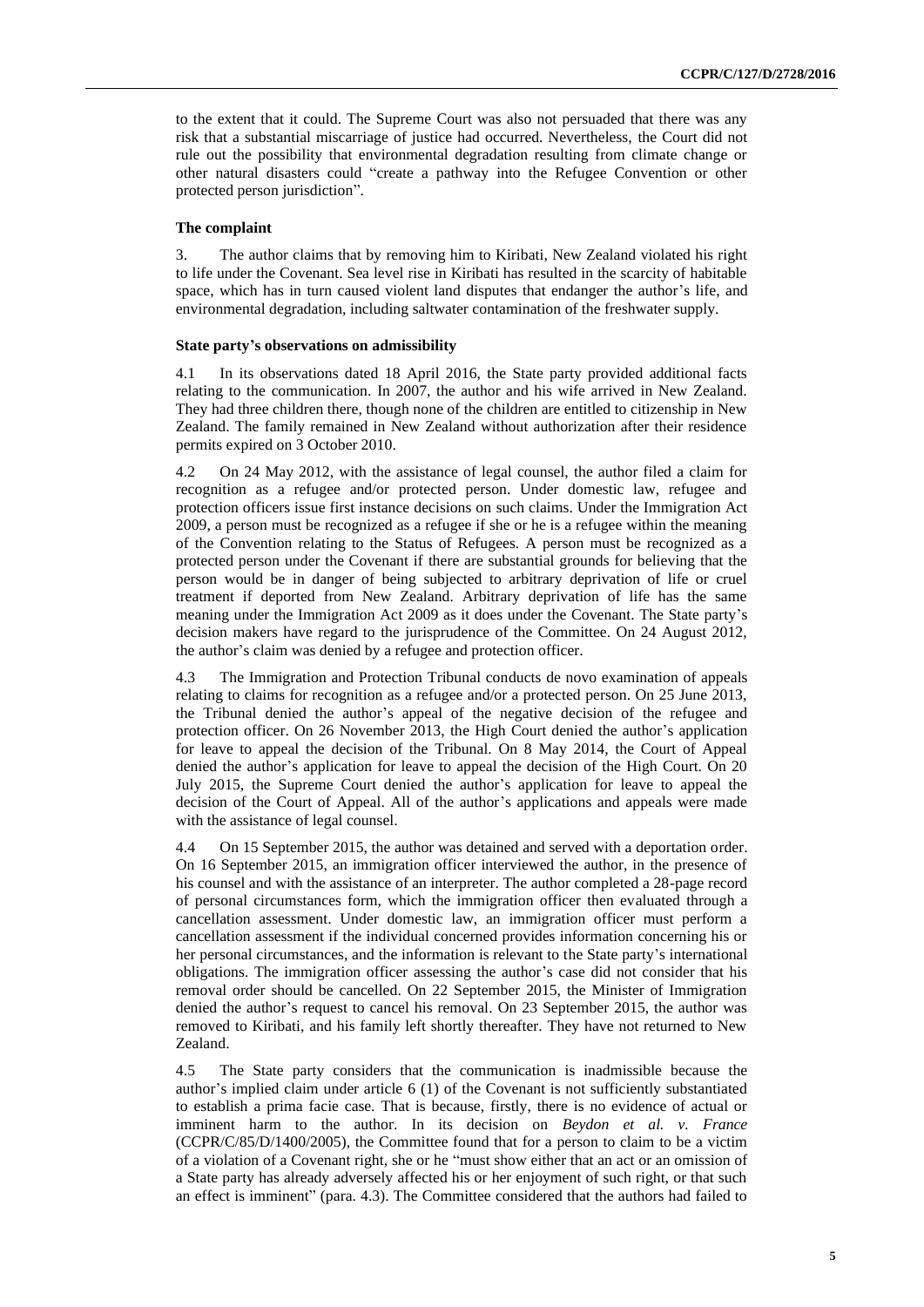substantiate, for the purpose of admissibility, the alleged violation of their rights under the Covenant. In the present case, there is no evidence that the author faced an imminent risk of being arbitrarily deprived of his life when he was removed to Kiribati. Moreover, there is no evidence that the author faces such a risk. There is also no evidence that his situation is materially different from that of all other persons in Kiribati. The domestic authorities emphasized that their conclusions should not be read to mean that environmental degradation resulting from climate change could never create a pathway into protected person jurisdiction. Nevertheless, the authorities considered that the author and his family had not established such a pathway.

4.6 Secondly, the author's evidence contradicts his claim. His communication consists of two brief letters, and he appears to rely on the evidence that he presented to the Immigration and Protection Tribunal, as well as the decisions of the domestic authorities. The Tribunal considered a substantial amount of information and evidence from both the author and an expert concerning the effects of climate change and sea level rise on the people and geography of Kiribati. The Tribunal accepted the evidence, including the author's evidence, in its entirety. However, it found that there was no evidence that the author had faced or faced a real risk of suffering serious physical harm from violence linked to housing, land or property disputes. The Tribunal also found that there was no evidence to support the author's claim that he was unable to grow subsistence crops or obtain potable water in Kiribati. The author had claimed that it was difficult, not impossible, to grow crops as a result of saltwater intrusion onto the land. The Tribunal considered that there was no evidence establishing that the environmental conditions the author faced or was likely to face upon return to Kiribati were so parlous that his life would be jeopardized, or that he and his family would be unable to resume their prior subsistence life with dignity. The Tribunal accepted that States have positive duties to protect life from risks arising from known natural hazards, and that failure to do so may constitute a violation of article 6 (1) of the Covenant. However, the author could not point to any such act or omission by the Government of Kiribati that might indicate a risk that he would be arbitrarily deprived of his life within the scope of article 6 (1) of the Covenant; and he could not establish that there was at the relevant time a sufficient degree of risk to his life or that of his family. The Tribunal concluded that the risk to the author from climate change fell well short of the threshold required to establish a substantial ground for believing that he and his family would be in danger of arbitrary deprivation of life within the scope of article 6 of the Covenant. In the Tribunal's words, the risk remained "firmly in the realm of conjecture or surmise". According to the Committee's jurisprudence, it is generally for the courts of States parties to the Covenant to evaluate facts and evidence in a particular case.

4.7 The communication is also insufficiently substantiated because the author has not submitted any further evidence in addition to the evidence that has already been considered by the domestic authorities. The Immigration and Protection Tribunal accepted the evidence presented by the author. The Court of Appeal considered that the Tribunal's decision was well-structured, carefully reasoned and comprehensive. The High Court noted that in order for the author's application for leave to appeal to be granted, the author would have to present a seriously arguable case that the Tribunal's factual findings were incorrect, and that it would be difficult to meet that requirement because the Tribunal had not challenged the author's evidence. The domestic courts confirmed that the author had not established that he would suffer a violation of article 6 of the Covenant by returning to Kiribati, and that the Tribunal's findings were therefore justified.

#### **Author's comments on the State party's observations on admissibility**

5. In his comments dated 25 July 2016, the author maintained that due to the lack of clean drinking water, he and his family had suffered from "reasonably bad health issues" since returning to Kiribati in September 2015. One of the author's children suffered from a serious case of blood poisoning, which caused boils all over his body. The author and his family are also unable to grow crops. Before the Supreme Court of New Zealand issued its decision on the author's case in 2015, the author had provided the Court with new information, namely, the Fifth Assessment Report of the Intergovernmental Panel on Climate Change. The Report indicated that Kiribati would face serious survival issues if the increase in global temperatures and sea level continued.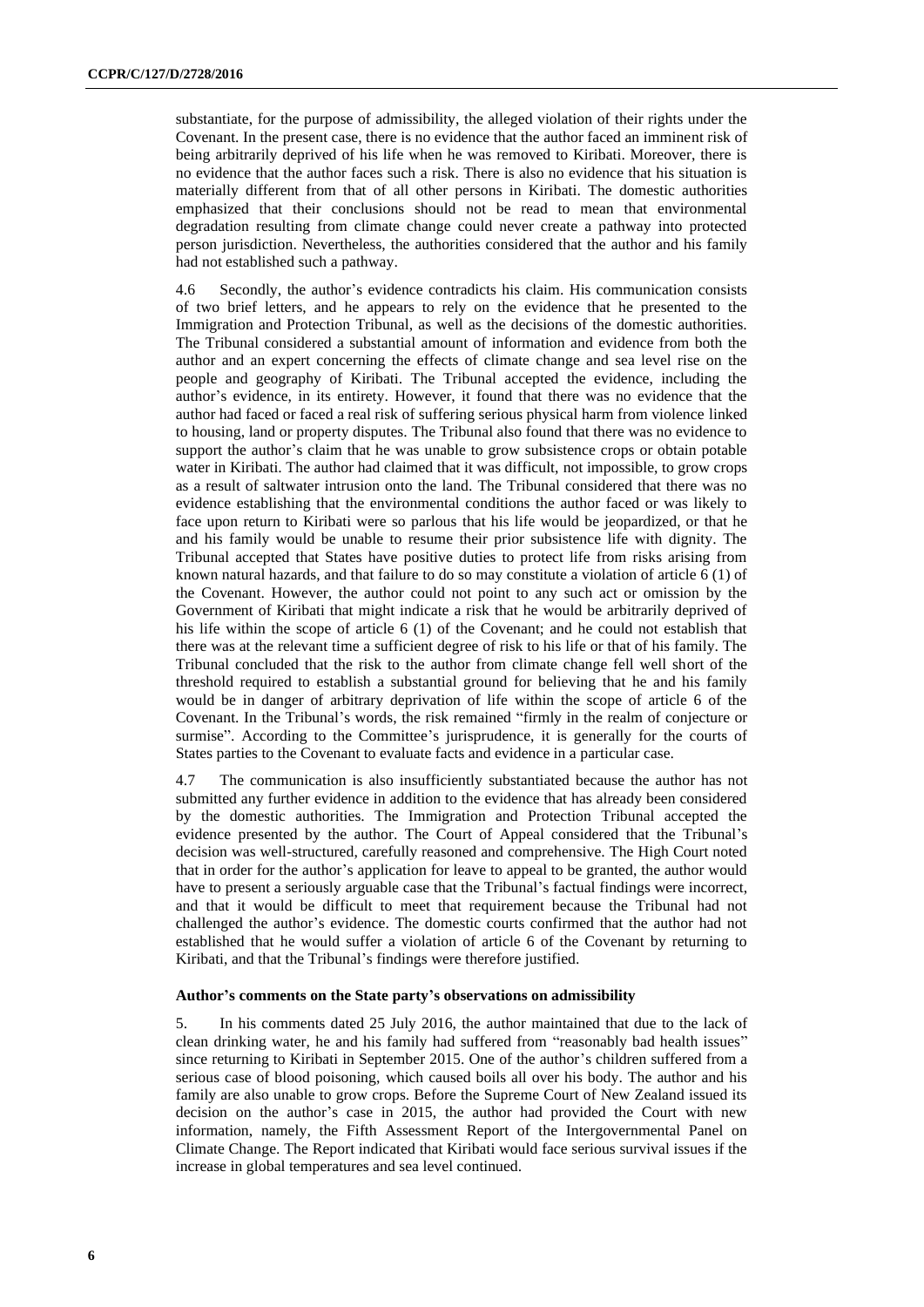#### **State party's observations on the merits**

6.1 In its observations dated 16 August 2016, the State party considers that the communication is without merit, for the reasons it previously stated. The State party acknowledges that the right to life is the supreme right under the Covenant from which no derogation is permitted, and that it should not be interpreted narrowly. States parties are required to adopt positive measures to protect the right to life. However, the complainant has not provided evidence to substantiate his claim that he faces actual or imminent harm. In its jurisprudence, the Committee has found inadmissible claims based on hypothetical violations of Covenant rights that might occur in the future.<sup>4</sup> The Committee has also found inadmissible claims where the author lacks victim status due to a failure to demonstrate that either an act or an omission of a State party has already adversely affected his or her enjoyment of the right in question, or that such an effect is imminent.<sup>5</sup> In addition, the Committee found unsubstantiated the non-refoulement claim of an author who presented general allegations of a risk of arbitrary arrest and detention that could ultimately lead to torture and death, but who acknowledged that he had not experienced any direct threat to his life.<sup>6</sup>

6.2 In addition, the State party considers that there is no evidence that the authors now face an imminent risk of being arbitrarily deprived of life following their return to Kiribati. The communication does not present a situation analogous to the facts in *Bleier Lewenhoff and Valino de Bleier v. Uruguay*. In that case, the Committee determined that, because further clarification of the case depended on information exclusively in the hands of the State party, the author's allegations were substantiated in the absence of satisfactory evidence and explanations to the contrary submitted by the State party.<sup>7</sup>

#### **Author's comments on the State party's observations on the merits**

7.1 The author presented further comments on 29 December 2016. He claims that during the 2015 United Nations Climate Change Conference, the State party endorsed the findings of the Fifth Assessment Report of the Intergovernmental Panel on Climate Change.<sup>8</sup> The Report describes a rise in sea level of at least 0.7 m for developing countries in the Pacific Ocean, and the resulting loss of rainfall and incursion of salt water into underground freshwater lenses and aquifers. Thus, it appears that the State party has opened the door to accepting the legal concept of a climate change refugee in cases where an individual faces a risk of serious harm. For climate change refugees, the risk of serious harm arises from environmental factors indirectly caused by humans, rather than from violent acts.

7.2 The author faces an intermediate risk of serious harm in Kiribati, which is losing land mass and can be expected to survive as a country for 10 to 15 more years. The author appealed the decision of the Immigration and Protection Tribunal because he disagreed with the Tribunal's determination as to the time frame within which serious harm to the author would occur. The author states that the expert report he provided to the Immigration and Protection Tribunal confirms his claims.

7.3 The author's life, along with the lives of his wife and children, will be at risk as the effects of climate change worsen. The evidence and compelling photographs provided by the climate change expert, John Corcoran, were largely ignored by the domestic authorities.

<sup>4</sup> The State party cites *V.M.R.B. v. Canada* (CCPR/C/33/D/236/1987), para. 6.3.

<sup>5</sup> The State party cites *Beydon et al. v. France*, para. 4.3.

<sup>6</sup> The State party cites *Z.H. v. Australia* (CCPR/C/107/D/1957/2010), para. 8.4. For the purpose of comparison, the State party also cites *Young-kwan Kim et al. v. Republic of Korea* (CCPR/C/112/D/2179/2012), in which the Committee considered the authors' claims to be sufficiently substantiated and therefore admissible.

<sup>7</sup> Human Rights Committee, *Bleier Lewenhoff and Valino de Bleier v. Uruguay*, communication No. 30/1978, para. 13.3.

<sup>8</sup> The author provides a copy of Overseas Development Institute and Climate and Development Knowledge Network, ["The IPCC's Fifth Assessment Report: what's in it for small island developing](https://cdkn.org/wp-content/uploads/2014/08/IPCC-AR5-Whats-in-it-for-SIDS_WEB.pdf)  [States?"](https://cdkn.org/wp-content/uploads/2014/08/IPCC-AR5-Whats-in-it-for-SIDS_WEB.pdf) (2014).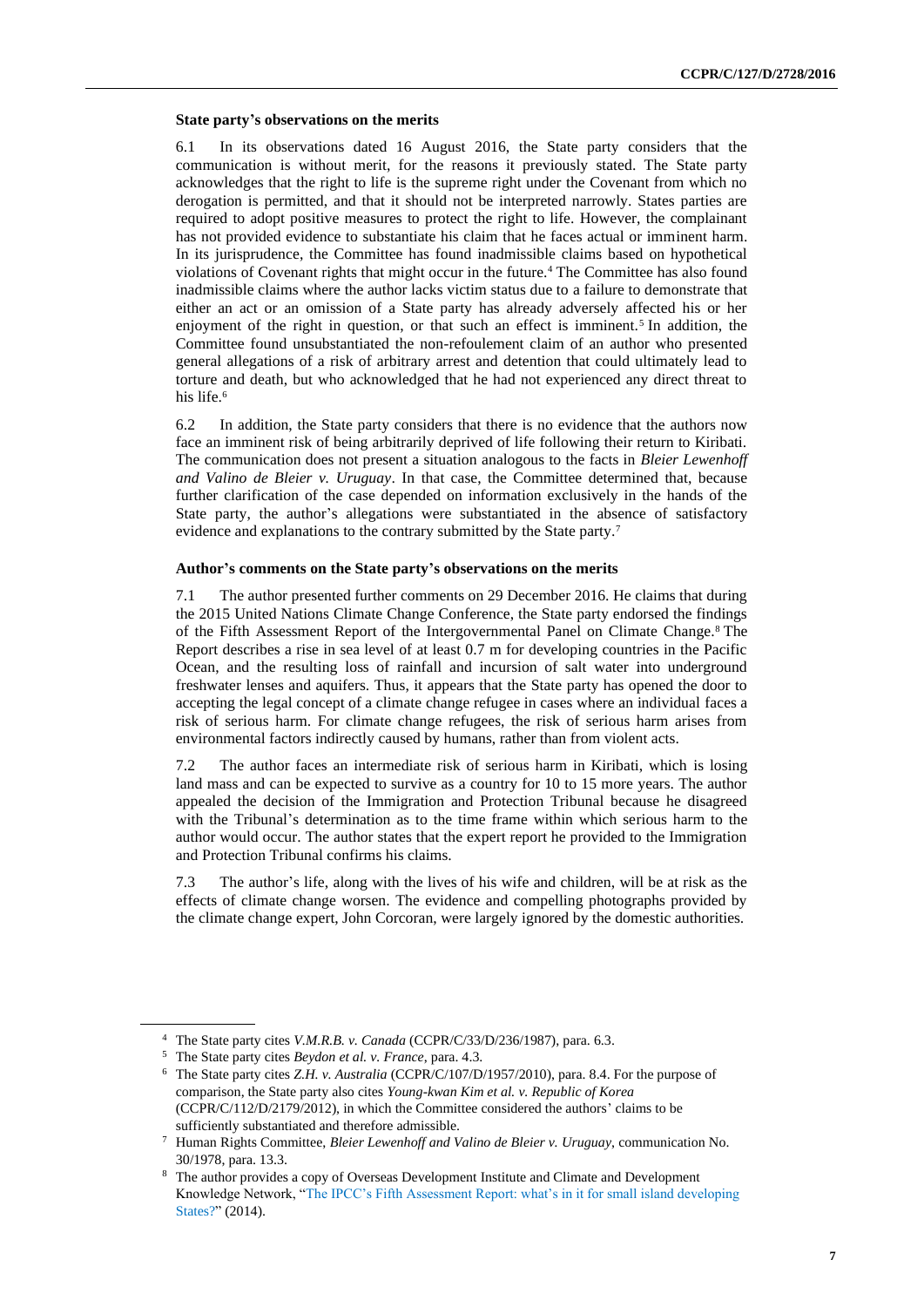#### **Issues and proceedings before the Committee**

#### *Consideration of admissibility*

8.1 Before considering any claim contained in a communication, the Committee must decide, in accordance with rule 97 of its rules of procedure, whether the communication is admissible under the Optional Protocol.

8.2 The Committee has ascertained, as required under article 5 (2) (a) of the Optional Protocol, that the same matter is not currently being examined under another procedure of international investigation or settlement.

8.3 Noting that the State party has not contested the author's argument that he has exhausted all available domestic remedies, the Committee considers that it is not precluded by article 5 (2) (b) of the Optional Protocol from examining the communication.

8.4 The Committee notes the State party's argument that the communication is inadmissible under article 2 of the Optional Protocol because the author has not sufficiently substantiated his claim that when he was removed to Kiribati, he faced an imminent risk of being arbitrarily deprived of his life. The Committee recalls its jurisprudence stating that a person can only claim to be a victim in the sense of article 1 of the Optional Protocol if he or she is actually affected.<sup>9</sup> It is a matter of degree how concretely that requirement should be taken. However, any person claiming to be a victim of a violation of a right protected under the Covenant must demonstrate either that a State party has, by act or omission, already impaired the exercise of his or her right or that such impairment is imminent, basing his or her arguments on, for example, legislation in force or on a judicial or administrative decision or practice.<sup>10</sup> If the law or practice has not already been concretely applied to the detriment of that individual, it must in any event be applicable in such a way that the alleged victim's risk of being affected is more than a theoretical possibility. <sup>11</sup> Individuals claiming to be victims of a violation by a State party of article 6 of the Covenant must demonstrate that the State party's actions resulted in a violation of their right to life, specific to the individuals, or presented an existing or imminent threat to their enjoyment of that right.<sup>12</sup>

8.5 The Committee notes, however, that the author's communication sought to prevent his imminent deportation from New Zealand to Kiribati. Accordingly, the question before the Committee is not whether he was, at the time of submission, a victim of a past violation of the Covenant, but rather whether he has substantiated the claim that he faced upon deportation a real risk of irreparable harm to his right to life. The Committee considers that, in the context of attaining victim status in cases of deportation or extradition, the requirement of imminence primarily attaches to the decision to remove the individual, whereas the imminence of any anticipated harm in the receiving State influences the assessment of the real risk faced by the individual. The Committee notes in that connection that the author's claims relating to conditions on Tarawa at the time of his removal do not concern a hypothetical future harm, but a real predicament caused by a lack of potable water and employment possibilities, and a threat of serious violence caused by land disputes.

8.6 Based on the information the author presented to the domestic authorities and in his communication, the Committee considers that the author sufficiently demonstrated, for the purpose of admissibility, that due to the impact of climate change and associated sea level rise on the habitability of Kiribati and on the security situation on the islands, he faced a real risk of impairment to his right to life under article 6 of the Covenant as a result of the State party's decision to remove him to Kiribati. Accordingly, the Committee considers that articles 1 and 2 of the Optional Protocol do not constitute an obstacle to the admissibility of

<sup>9</sup> For example, *Rabbae et al. v. Netherlands* (CCPR/C/117/D/2124/2011), para. 9.5.

<sup>10</sup> For example, *Rabbae et al. v. Netherlands*, para. 9.5; *Picq v. France* (CCPR/C/94/D/1632/2007), para. 6.3; Human Rights Committee, *E.W. et al. v. Netherlands*, communication No. 429/1990, para. 6.4; and *Aalbersberg et al. v. Netherlands*, para. 6.3.

<sup>11</sup> Human Rights Committee, *Aumeeruddy-Cziffra et al. v. Mauritius*, communication No. 35/1978, para. 9.2.

<sup>12</sup> For example, *Aalbersberg et al. v. Netherlands*, para. 6.3; and *Bordes and Temeharo v. France* (CCPR/C/57/D/645/1995), para. 5.5.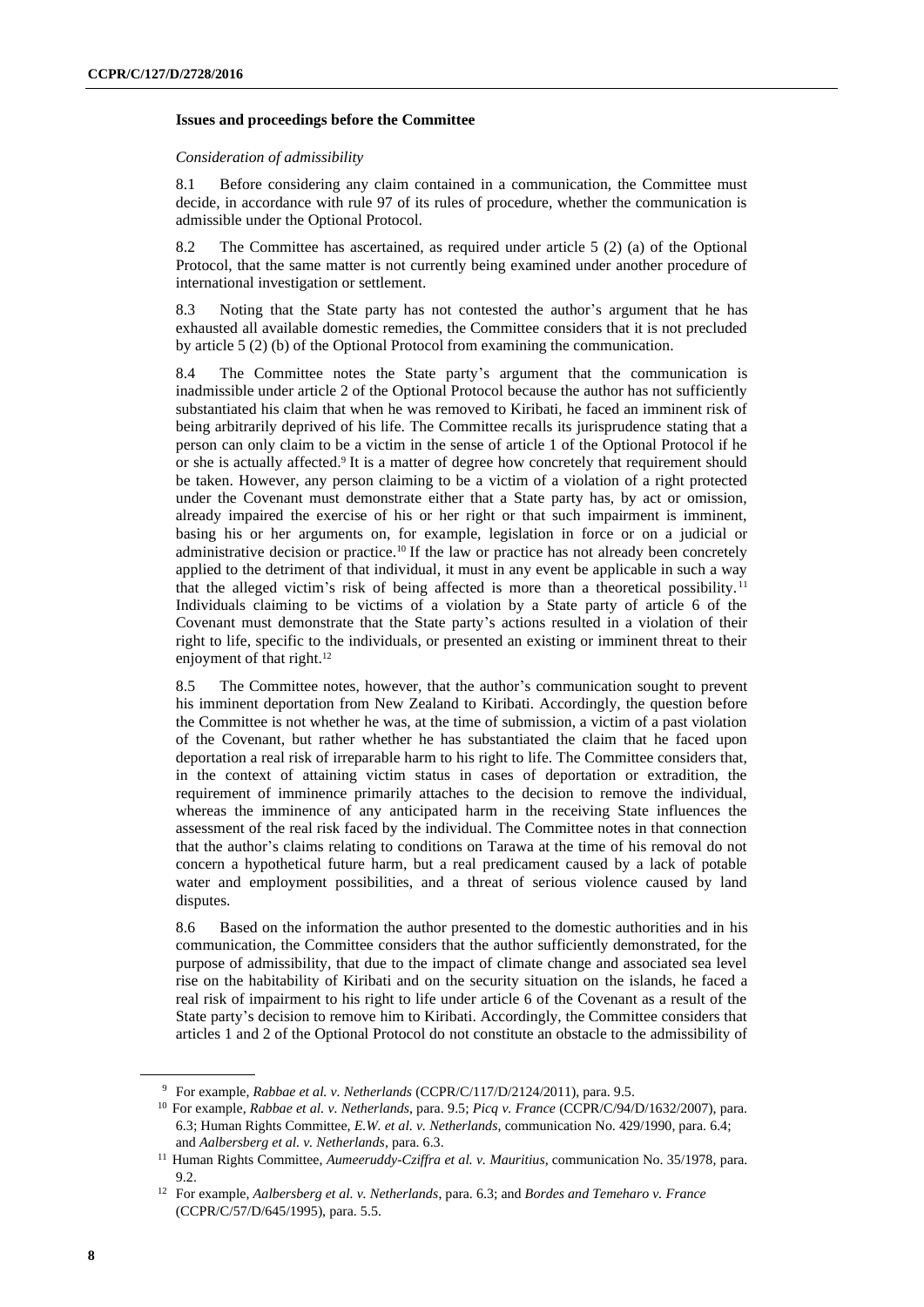the communication. The Committee therefore proceeds to examine the communication on its merits.

#### *Consideration of the merits*

9.1 The Committee has considered the communication in the light of all the information made available to it by the parties, in accordance with article 5 (1) of the Optional Protocol.

9.2 The Committee notes the author's claim that by removing him to Kiribati, the State party subjected him to a risk to his life in violation of article 6 of the Covenant, and that the State party's authorities did not properly assess the risk inherent in his removal.

9.3 The Committee recalls paragraph 12 of its general comment No. 31 (2004) on the nature of the general legal obligation imposed on States parties to the Covenant, in which it refers to the obligation of States parties not to extradite, deport, expel or otherwise remove a person from their territory when there are substantial grounds for believing that there is a real risk of irreparable harm such as that contemplated in articles 6 and 7 of the Covenant. The Committee has also indicated that the risk must be personal, that it cannot derive merely from the general conditions in the receiving State, except in the most extreme cases,<sup>13</sup> and that there is a high threshold for providing substantial grounds to establish that a real risk of irreparable harm exists.<sup>14</sup> The obligation not to extradite, deport or otherwise transfer, pursuant to article 6 of the Covenant, may be broader than the scope of the principle of non-refoulement under international refugee law, since it may also require the protection of aliens not entitled to refugee status. States parties must, however, allow all asylum seekers claiming a real risk of a violation of their right to life in the State of origin access to refugee or other individualized or group status determination procedures that could offer them protection against refoulement. <sup>15</sup> Therefore, all relevant facts and circumstances must be considered, including the general human rights situation in the author's country of origin.<sup>16</sup> The Committee recalls that it is generally for the organs of States parties to examine the facts and evidence of the case in order to determine whether such a risk exists, unless it can be established that the assessment was clearly arbitrary or amounted to a manifest error or a denial of justice.<sup>17</sup>

9.4 The Committee recalls that the right to life cannot be properly understood if it is interpreted in a restrictive manner, and that the protection of that right requires States parties to adopt positive measures. The Committee also recalls its general comment No. 36 (2018) on the right to life, in which it established that the right to life also includes the right of individuals to enjoy a life with dignity and to be free from acts or omissions that would cause their unnatural or premature death (para. 3).<sup>18</sup> The Committee further recalls that the obligation of States parties to respect and ensure the right to life extends to reasonably foreseeable threats and life-threatening situations that can result in loss of life. <sup>19</sup> States parties may be in violation of article 6 of the Covenant even if such threats and situations do not result in the loss of life.<sup>20</sup> Furthermore, the Committee recalls that environmental degradation, climate change and unsustainable development constitute some of the most pressing and serious threats to the ability of present and future generations to enjoy the right to life.<sup>21</sup>

9.5 Moreover, the Committee observes that both it and regional human rights tribunals have established that environmental degradation can compromise effective enjoyment of

<sup>&</sup>lt;sup>13</sup> Human Rights Committee, general comment No. 36, para. 30.

<sup>14</sup> For example, *B.D.K. et al. v. Canada* (CCPR/C/125/D/3041/2017), para. 7.3; and *K v. Denmark* (CCPR/C/114/D/2393/2014), para. 7.3.

<sup>15</sup> Human Rights Committee, general comment No. 36, para. 31.

<sup>16</sup> For example, *X v. Sweden* (CCPR/C/103/D/1833/2008), para. 5.18.

<sup>17</sup> For example, *M.M. v. Denmark* (CCPR/C/125/D/2345/2014), para. 8.4; *B.D.K. et al. v. Canada*, para. 7.3. See also Human Rights Committee, general comment No. 32 (2007) on the right to equality before courts and tribunals and to a fair trial.

<sup>18</sup> *Portillo Cáceres et al. v. Paraguay* (CCPR/C/126/D/2751/2016), para. 7.3.

<sup>19</sup> *Toussaint v. Canada* (CCPR/C/123/D/2348/2014), para. 11.3; and *Portillo Cáceres et al. v. Paraguay*, para. 7.5.

<sup>20</sup> For example, *Portillo Cáceres et al. v. Paraguay*, para. 7.3.

<sup>21</sup> Human Rights Committee, general comment No. 36, para. 62.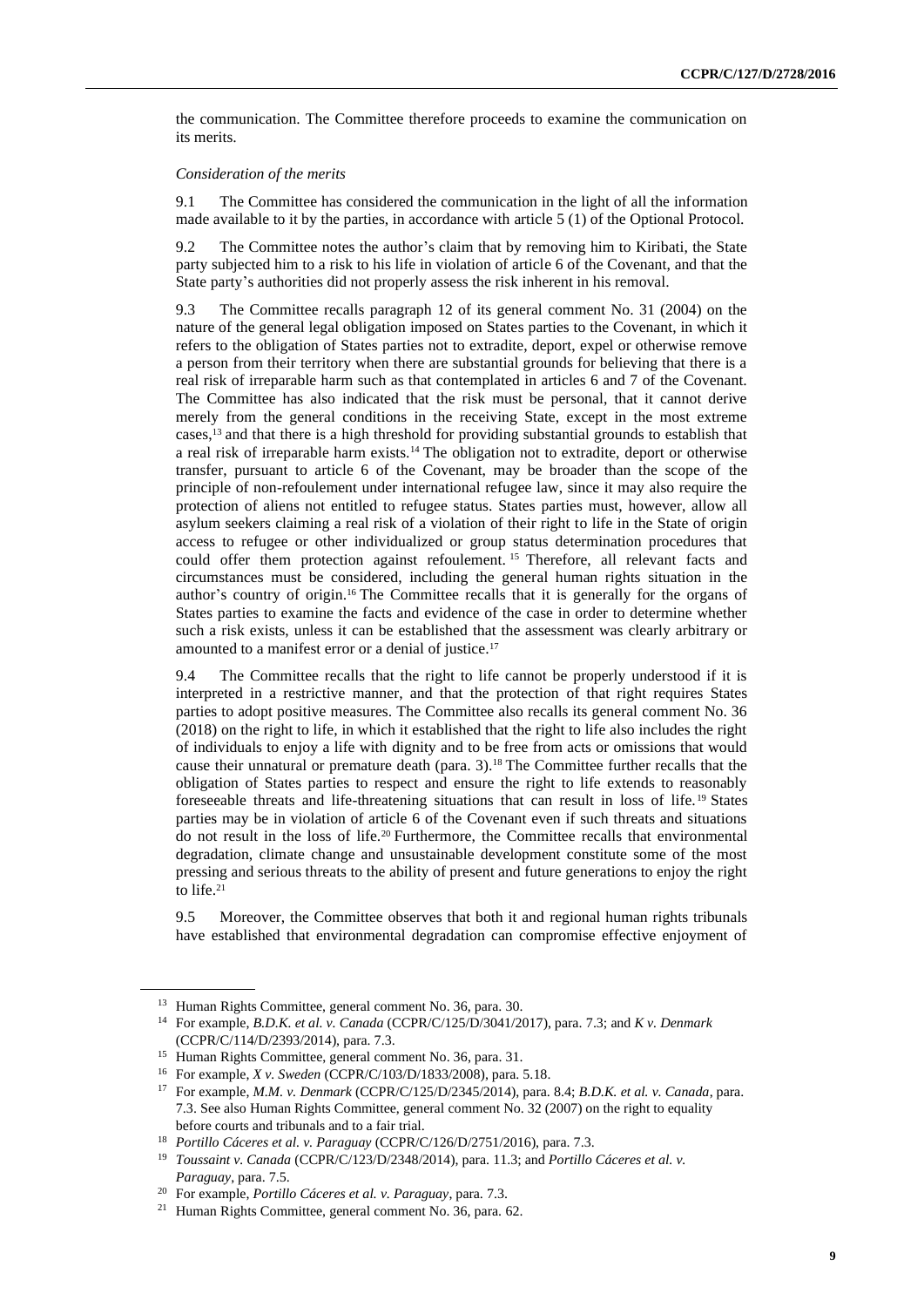the right to life,  $22$  and that severe environmental degradation can adversely affect an individual's well-being and lead to a violation of the right to life.<sup>23</sup>

9.6 In the present case, the Committee recalls that it must assess whether there was clear arbitrariness, error or injustice in the evaluation by the State party's authorities of the author's claim that when he was removed to Kiribati he faced a real risk of a threat to his right to life under article 6 of the Covenant. The Committee observes that the State party thoroughly considered and accepted the author's statements and evidence as credible, and that it examined his claim for protection separately under both the Convention relating to the Status of Refugees and the Covenant. The Committee notes that in their decisions, the Immigration and Protection Tribunal and the Supreme Court both allowed for the possibility that the effects of climate change or other natural disasters could provide a basis for protection. Although the Immigration and Protection Tribunal found the author to be entirely credible and accepted the evidence he presented, it considered that the evidence he provided did not establish that he faced a risk of an imminent, or likely, risk of arbitrary deprivation of life upon return to Kiribati. In particular, the Tribunal found that there was no evidence that: (a) the author had been in any land disputes in the past, or faced a real chance of being physically harmed in such a dispute in the future; (b) the author would be unable to find land to provide accommodation for himself and his family; (c) the author would be unable to grow food or access potable water; (d) the author would face lifethreatening environmental conditions; (e) the author's situation was materially different from that of every other resident of Kiribati; or (f) the Government of Kiribati had failed to take programmatic steps to provide for the basic necessities of life, in order to meet its positive obligation to fulfil the author's right to life. The Tribunal observed that the Government of Kiribati had taken steps to address the effects of climate change, according to the 2007 National Adaptation Programme of Action submitted by Kiribati under the United Nations Framework Convention on Climate Change.

9.7 In assessing whether the State party's authorities provided the author with an adequate and individualized assessment of the risk of a threat to his right to life, the Committee first notes the author's claim that the increasing scarcity of habitable land on Tarawa has led to violent land disputes that have resulted in fatalities. In that connection, the Committee considers that a general situation of violence is only of sufficient intensity to create a real risk of irreparable harm under articles 6 or 7 of the Covenant in the most extreme cases, where there is a real risk of harm simply by virtue of an individual being exposed to such violence on return,  $24$  or where the individual in question is in a particularly vulnerable situation.<sup>25</sup> In assessing the author's circumstances, the Committee notes the absence of a situation of general conflict in Kiribati. It observes that the author refers to sporadic incidents of violence between land claimants that have led to an unspecified number of casualties, and notes the author's statement before the domestic authorities that he had never been involved in such a land dispute. The Committee also notes the Tribunal's statement that the author appeared to accept that he was alleging not a risk of harm specific to him, but rather a general risk faced by all individuals in Kiribati. The Committee further notes the absence of information from the author about whether protection from the State would suffice to address the risk of harm from non-State actors who engage in acts of violence during land disputes. While the Committee does not dispute the evidence proffered

<sup>22</sup> *Portillo Cáceres et al. v. Paraguay*, para. 7.4; Inter-American Court of Human Rights, *Advisory opinion OC-23/17* of 15 November 2017 on the environment and human rights, series A, No. 23, para. 47, and *Kawas Fernández v. Honduras*, judgment of 3 April 2009, series C, No. 196, para. 148; African Commission on Human and Peoples' Rights, general comment No. 3 on the African Charter on Human and Peoples' Rights on the right to life (article 4), para. 3; and European Court of Human Rights, *Cordella and others v. Italy* (application Nos. 54414/13 and 54264/15), judgment of 24 January 2019, para. 157.

<sup>23</sup> European Court of Human Rights, *M. Özel and others v. Turkey* (application Nos. 14350/05, 15245/05 and 16051/05), judgment of 17 November 2015, paras. 170–171 and 200, *Budayeva and others v. Russia* (application Nos. 15339/02, 21166/02, 20058/02, 11673/02 and 15343/02), judgment of 20 March 2008, paras. 128–130, 133 and 159, and *Öneryildiz v. Turkey* (application No. 48939/99), judgment of 30 November 2004, paras. 71, 89–90 and 118.

<sup>24</sup> European Court of Human Rights, *Sufi and Elmi v. United Kingdom* (application Nos. 8319/07 and 11449/07), judgment of 28 June 2011, paras. 218 and 241.

<sup>25</sup> *Jasin et al. v. Denmark* (CCPR/C/114/D/2360/2014), paras. 8.8–8.9; and *Warsame v. Canada* (CCPR/C/102/D/1959/2010), para. 8.3.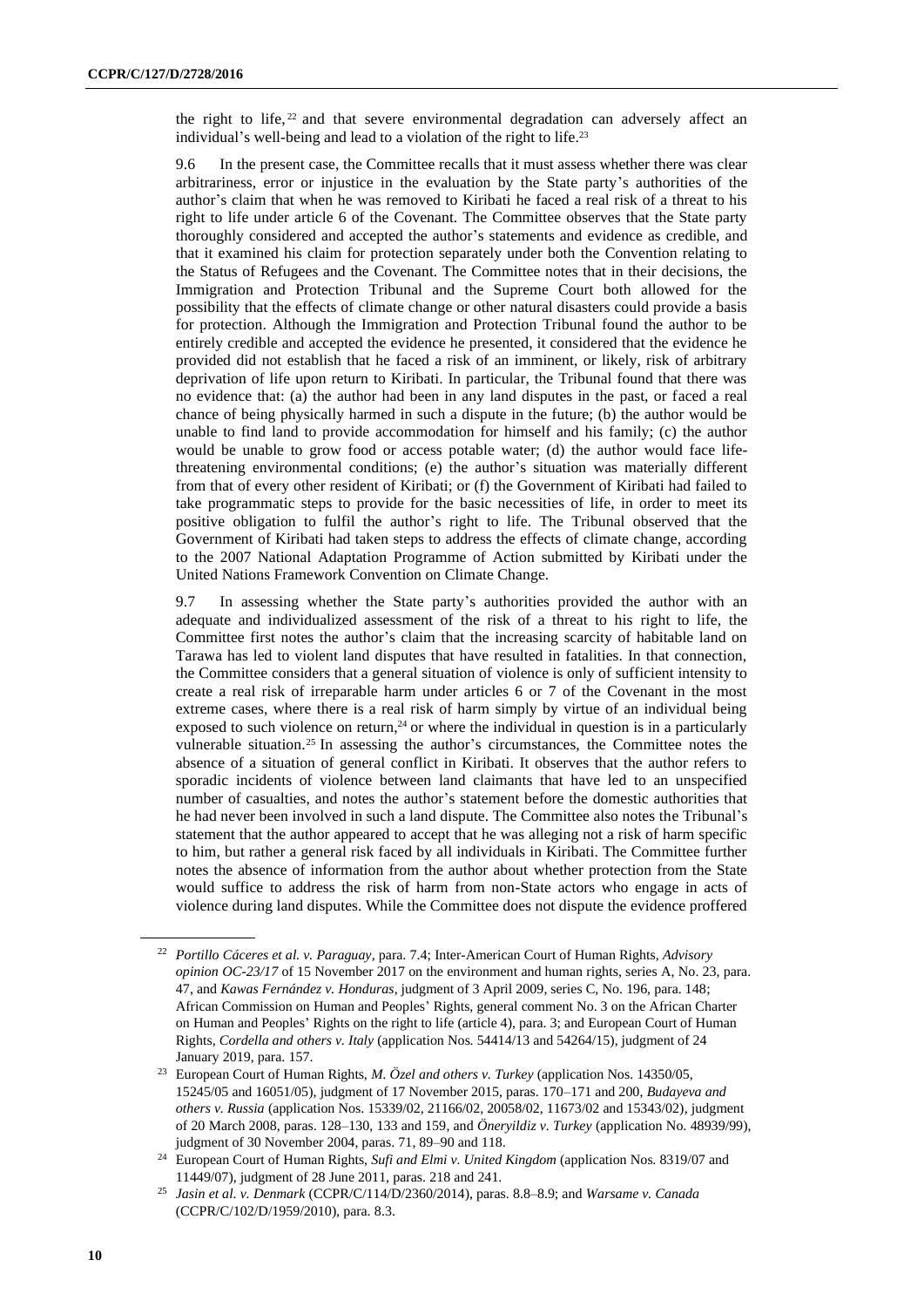by the author, it considers that the author has not demonstrated clear arbitrariness or error in the domestic authorities' assessment as to whether he faced a real, personal and reasonably foreseeable risk of a threat to his right to life as a result of violent acts resulting from overcrowding or private land disputes in Kiribati.

9.8 The Committee also notes the author's claims before the domestic authorities that he would be seriously harmed by the lack of access to potable water on Tarawa, as fresh water lenses had been depleted due to saltwater contamination produced by sea level rise. In that regard, the Committee notes that according to the report and testimony of the climate change researcher John Corcoran, 60 per cent of the residents of South Tarawa obtained fresh water from rationed supplies provided by the public utilities board. The Committee notes the findings of the domestic authorities that there was no evidence that the author would lack access to potable water in Kiribati. While recognizing the hardship that may be caused by water rationing, the Committee notes that the author has not provided sufficient information indicating that the supply of fresh water is inaccessible, insufficient or unsafe so as to produce a reasonably foreseeable threat of a health risk that would impair his right to enjoy a life with dignity or cause his unnatural or premature death.

9.9 The Committee further notes the author's claim before the domestic authorities that his right to life had been violated because he had been deprived of his means of subsistence, as his crops had been destroyed due to salt deposits on the ground. The Committee observes the finding of the domestic authorities that, while the author stated that it was difficult to grow crops, it was not impossible. The Committee recognizes that in certain places, the lack of alternatives to subsistence livelihoods may place individuals at a heightened risk of vulnerability to the adverse effects of climate change. However, the Committee notes the lack of information provided by the author on alternative sources of employment and on the availability of financial assistance to meet basic humanitarian needs in Kiribati. The Committee further notes the Tribunal's observation that most nutritious crops remained available in Kiribati. The information made available to the Committee does not indicate that when the author's removal occurred, there was a real and reasonably foreseeable risk that he would be exposed to a situation of indigence, deprivation of food and extreme precarity that could threaten his right to life, including his right to a life with dignity. The Committee therefore considers that the author has not established that the assessment of the domestic authorities was clearly arbitrary or erroneous in that regard, or amounted to a denial of justice.

9.10 The Committee notes the author's assertion that he faces a risk to his right to life because of overpopulation and frequent and increasingly intense flooding and breaches of sea walls. The Committee also notes the author's argument that the State party's courts erred in determining the time frame within which serious harm to the author would occur in Kiribati, and did not give sufficient weight to the expert testimony of the climate change researcher. The Committee notes that in his comments submitted in 2016, the author asserted that Kiribati would become uninhabitable within 10 to 15 years.

9.11 The Committee takes note of the observation of the Immigration and Protection Tribunal that climate change-induced harm can occur through sudden onset events and slow onset processes. Reports indicate that sudden onset events are discrete occurrences that have an immediate and obvious impact over a period of hours or days, while slow-onset processes may have a gradual, adverse impact on livelihoods and resources over a period of months or years. Both sudden-onset events, such as intense storms and flooding, and slowonset processes, such as sea level rise, salinization and land degradation, can propel crossborder movement of individuals seeking protection from climate change-related harm.<sup>26</sup> The Committee is of the view that without robust national and international efforts, the effects of climate change in receiving States may expose individuals to a violation of their rights under articles 6 or 7 of the Covenant, thereby triggering the non-refoulement obligations of sending States. Furthermore, given that the risk of an entire country becoming submerged under water is such an extreme risk, the conditions of life in such a country may become incompatible with the right to life with dignity before the risk is realized.

9.12 In the present case, the Committee accepts the author's claim that sea level rise is likely to render Kiribati uninhabitable. However, it notes that the time frame of 10 to 15

<sup>26</sup> Global Compact for Safe, Orderly and Regular Migration, para. 18 (h), (i) and (l).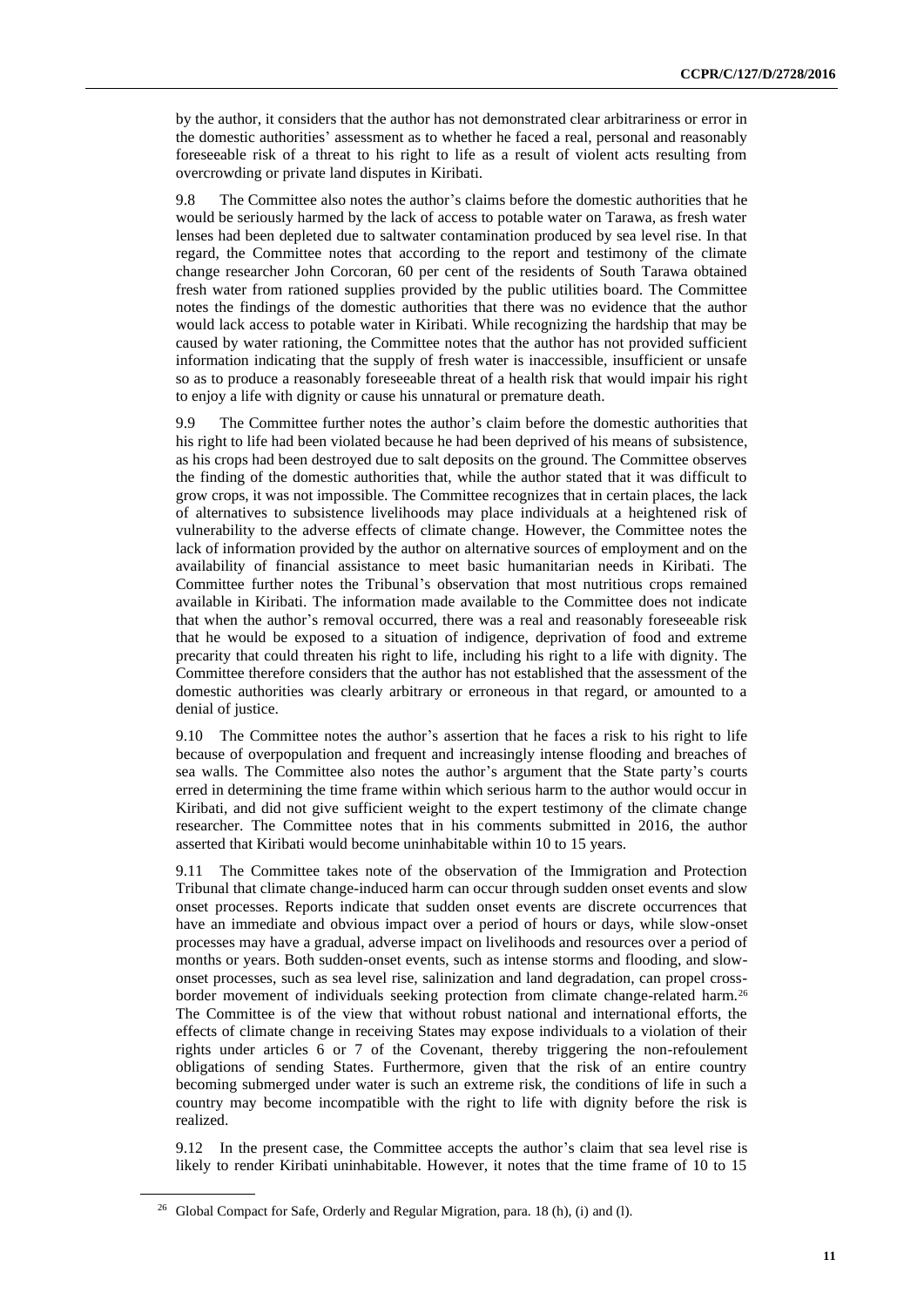years, as suggested by the author, could allow for intervening acts by Kiribati, with the assistance of the international community, to take affirmative measures to protect and, where necessary, relocate its population. The Committee notes that the State party's authorities thoroughly examined that issue and found that Kiribati was taking adaptive measures to reduce existing vulnerabilities and build resilience to climate change-related harms. Based on the information made available to it, the Committee is not in a position to conclude that the domestic authorities' assessment that the measures taken by Kiribati would suffice to protect the author's right to life under article 6 of the Covenant was clearly arbitrary or erroneous in that regard, or amounted to a denial of justice.

9.13 In the light of those findings, the Committee considers that the State party's courts provided the author with an individualized assessment of his need for protection and took note of all of the elements provided by the author when evaluating the risk he faced when the State party removed him to Kiribati in 2015, including the prevailing conditions in Kiribati, the foreseen risks to the author and the other inhabitants of the islands, the time left for the authorities of Kiribati and the international community to intervene and the efforts already under way to address the very serious situation of the islands. The Committee considers that, while the author disagrees with the factual conclusions of the State party, the information made available to it does not demonstrate that the conduct of the judicial proceedings in the author's case was clearly arbitrary or amounted to a manifest error or denial of justice, or that the courts otherwise violated their obligation of independence and impartiality.

9.14 Without prejudice to the continuing responsibility of the State party to take into account in future deportation cases the situation at the time in Kiribati and new and updated data on the effects of climate change and rising sea levels thereupon, the Committee is not in a position to hold that the author's rights under article 6 of the Covenant were violated upon his deportation to Kiribati in 2015.

10. The Human Rights Committee, acting under article 5 (4) of the Optional Protocol, is of the view that the facts before it do not permit it to conclude that the author's removal to Kiribati violated his rights under article 6 (1) of the Covenant.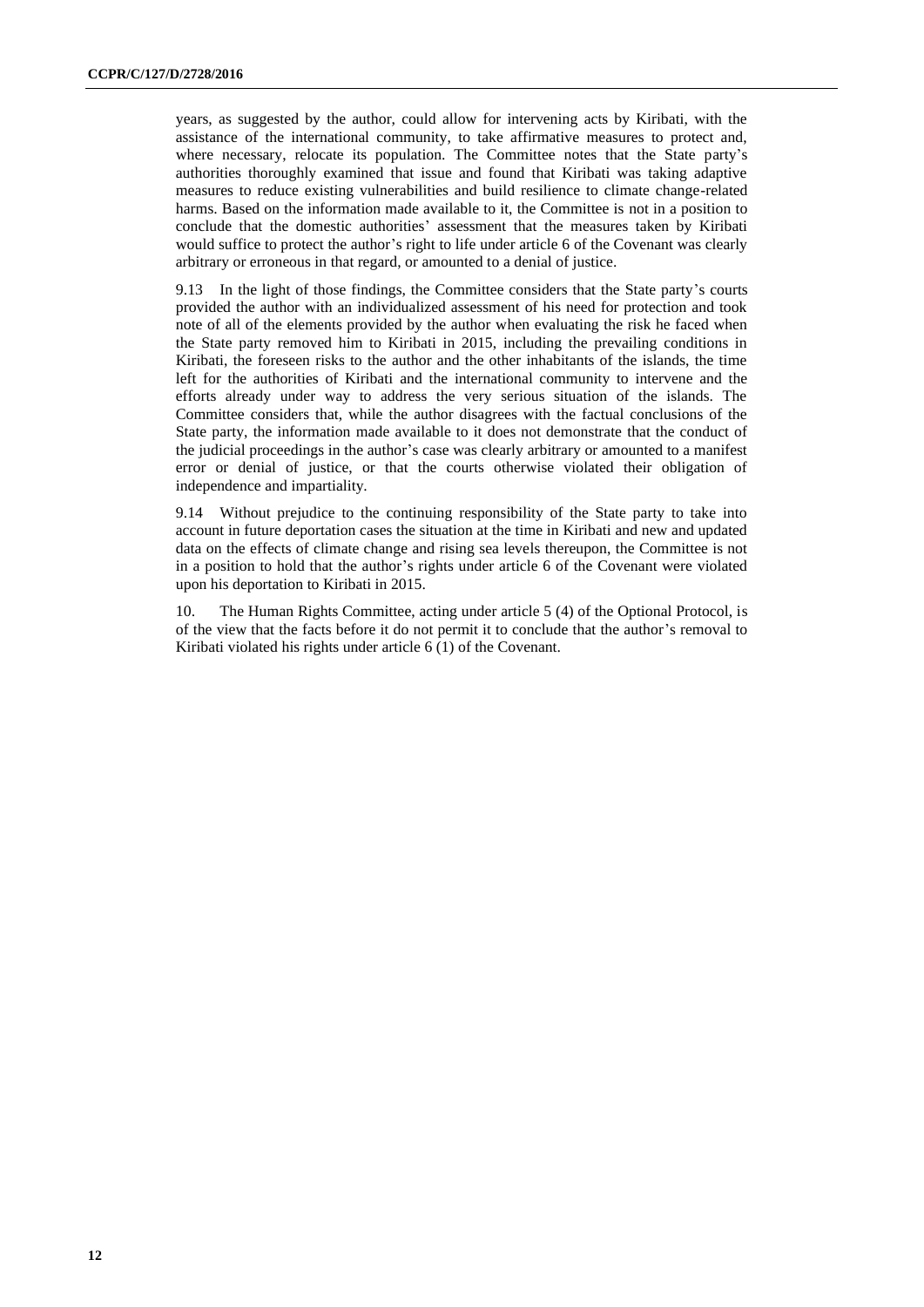### **Annex I**

## **Individual opinion of Committee member Duncan Laki Muhumuza (dissenting)**

1. Upon carefully examining the facts of the present communication, I am of the considered view that the author presents a case that reveals a violation and consequently, it should be admissible. The facts before the Committee re-emphasize the need to employ a human-sensitive approach to human rights issues. Accordingly, I disagree with the position reached by the rest of the Committee. The State party placed an unreasonable burden of proof on the author to establish the real risk and danger of arbitrary deprivation of life, within the scope of article 6 of the Covenant. The conditions of life laid out by the author, resulting from climate change in Kiribati, are significantly grave and pose a real, personal and reasonably foreseeable risk of a threat to his life under article 6 (1). Moreover, the Committee needs to handle critical and significantly irreversible issues of climate change with an approach that seeks to uphold the sanctity of human life.

2. The author presents evidence, which is not disputed by either the State party or the rest of the Committee, that sea level rise in Kiribati has resulted in the scarcity of habitable space, causing life endangering violent land disputes, and in severe environmental degradation resulting in contamination of the water supply and the destruction of food crops, yet the author's family relied largely on subsistence agriculture and fishing. Since their removal to Kiribati, the author and his family have been unable to grow crops. Furthermore, the land in Tarawa (the location of the author's and his family's home) has reportedly been prone to significant flooding, with land being submerged up to knee-deep after king tides. Moreover, beyond reports of children getting diarrhoea and dying because of the poor quality of drinking water, the author and his family, on their return to Kiribati, have suffered from significant health issues, with one of his children contracting a serious case of blood poisoning, causing boils all over the body.

3. Whereas the risk to a person expelled or otherwise removed, must be personal – not deriving from general conditions, except in extreme cases – the threshold should not be too high or unreasonable. Even as the jurisprudence of the Committee emphasizes a high threshold for providing substantial grounds to establish that a real risk of irreparable harm exists, it has been critical to consider all relevant facts and circumstances, including the general human rights situation in the author's country of origin.<sup>1</sup> As a necessary corollary to the high threshold, the Committee has been careful to counterbalance a potentially unreachable standard with the need to consider all relevant facts and circumstances, which comprise, among other elements, the grave situation in the author's country.

4. It is the Committee's position that the right to life includes the entitlement of individuals to enjoy a life with dignity, and to be free from acts or omissions that are intended or may be expected to cause their unnatural or premature death.<sup>2</sup> It is also the Committee's position that environmental degradation and climate change constitute extremely serious threats to the ability of both present and future generations to enjoy the right to life. In recognition of that reality, States have been obligated to preserve the environment and protect it against harm, pollution and climate change.<sup>3</sup>

5. In my view, the author faces a real, personal and reasonably foreseeable risk of a threat to his right to life as a result of the conditions in Kiribati. The considerable difficulty in accessing fresh water because of the environmental conditions should be enough to reach the threshold of risk, without needing to reach the point at which there is a complete lack of fresh water. There is evidence of the significant difficulty of growing crops. Moreover, even if deaths are not occurring with regularity on account of the conditions (as articulated by the Immigration and Protection Tribunal), it should not mean that the threshold has not

<sup>1</sup> *B.D.K. et al. v. Canada* (CCPR/C/125/D/3041/2017), para. 7.3; and *K v. Denmark*  (CCPR/C/114/D/2393/2014), para. 7.3.

<sup>2</sup> Human Rights Committee, general comment No. 36 (2018) on the right to life, para. 3.

<sup>3</sup> Ibid., para. 62.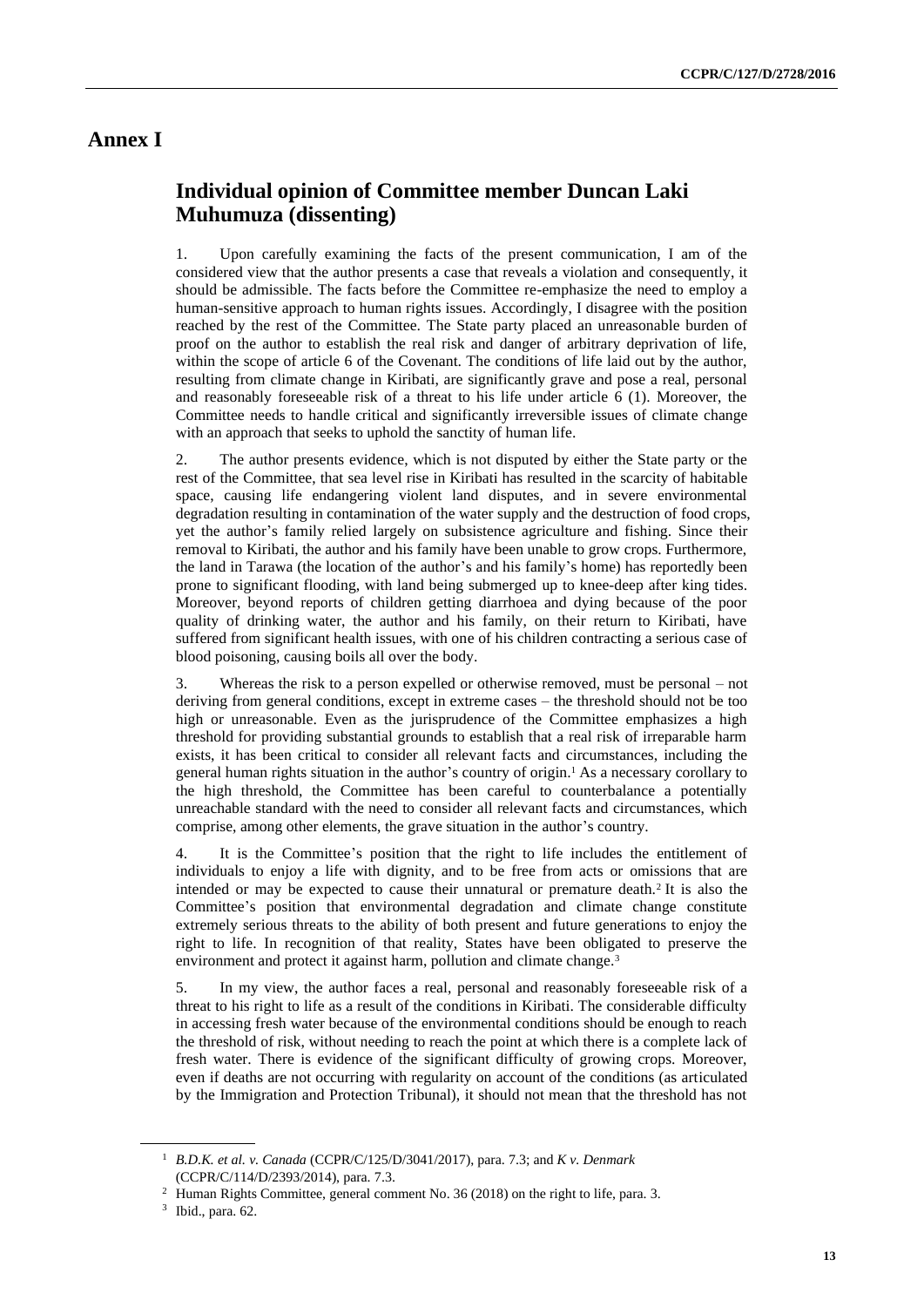been reached.<sup>4</sup> It would indeed be counter-intuitive to the protection of life to wait for deaths to be very frequent and considerable in number in order to consider the threshold of risk as met. It is the standard upheld in the Committee that threats to life can be a violation of the right, even if they do not result in the loss of life.<sup>5</sup> It should be sufficient that the child of the author has already suffered significant health hazards on account of the environmental conditions. It is enough that the author and his family are already facing significant difficulty in growing crops and resorting to the life of subsistence agriculture on which they were largely dependent. Consideration of the author's situation and that of his family, balanced with all the facts and circumstances of the situation in the author's country of origin, reveals a livelihood short of the dignity that the Covenant seeks to protect.

6. Lastly, while it is laudable that Kiribati is taking adaptive measures to reduce the existing vulnerabilities and address the evils of climate change, it is clear that the situation of life continues to be inconsistent with the standards of dignity for the author, as required under the Covenant. The fact that that is a reality for many others in the country does not make it any more dignified for the persons living in such conditions. The action taken by New Zealand is more like forcing a drowning person back into a sinking vessel, with the "justification" that after all, there are other passengers on board. Even as Kiribati does what it takes to address the conditions, for as long as they remain dire, the life and dignity of persons remains at risk.

<sup>4</sup> See para. 2.9 of the Committee's Views.

<sup>5</sup> See para. 9.4 of the Committee's Views.